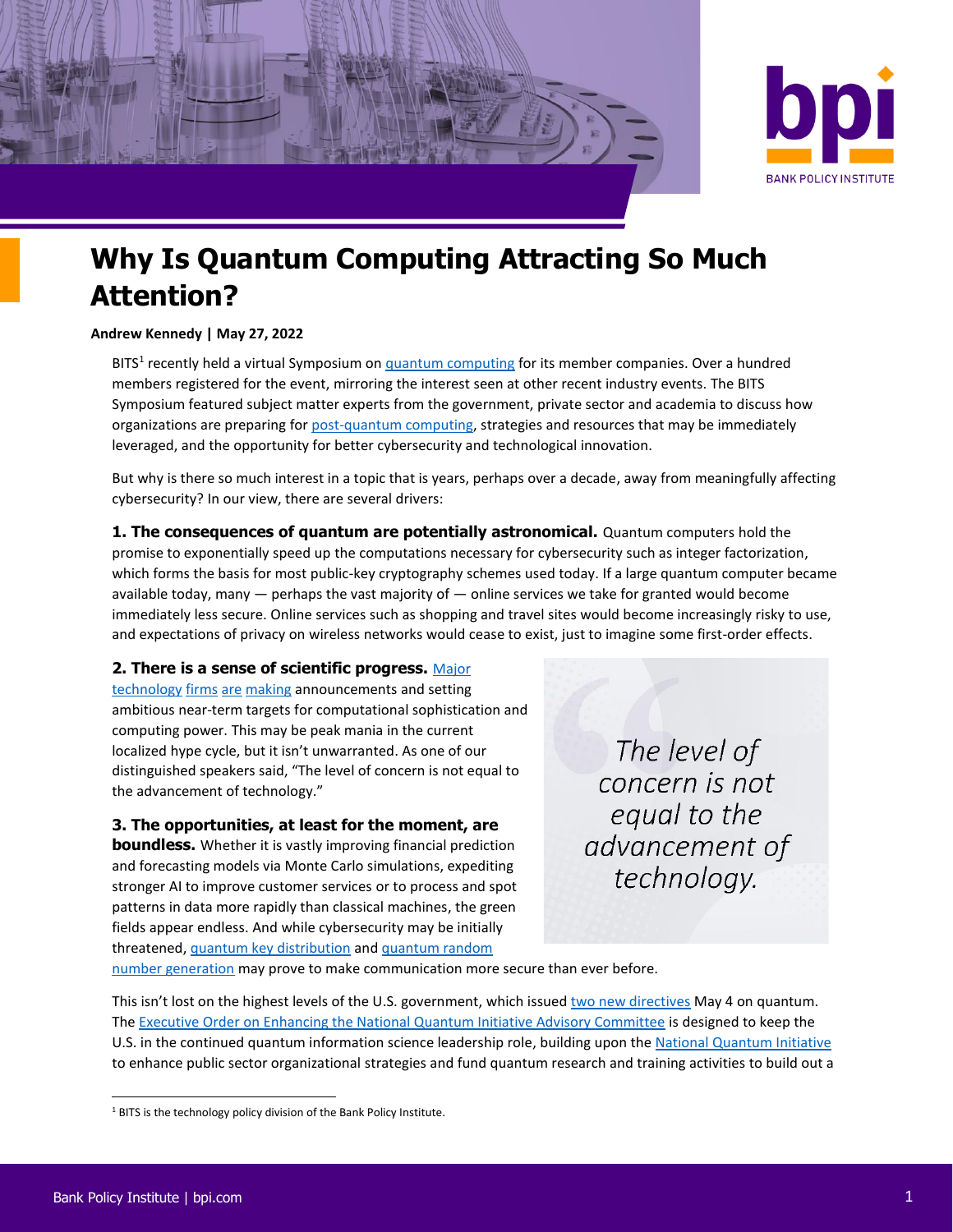## **BANK POLICY INSTITUTE**

quantum-ready workforce. The President also signed a [National Security Memorandum](https://www.whitehouse.gov/briefing-room/presidential-actions/2022/01/19/memorandum-on-improving-the-cybersecurity-of-national-security-department-of-defense-and-intelligence-community-systems/) setting requirements for agencies to plan and update their cryptographic systems, enhance public-private collaboration and safeguard intellectual property.

The global race is on to not only [develop a quantum computer,](https://www.cyberscoop.com/white-house-u-s-china-quantum-jonah-force-hill/) but also to develop the new [cryptographic](https://csrc.nist.gov/projects/post-quantum-cryptography/round-3-submissions)  [standards](https://csrc.nist.gov/projects/post-quantum-cryptography/round-3-submissions) that will keep us safe in a post-quantum world. The transition to these standards will likely be a slow and arduous process if history is a guide. It took nearly two decades to move off 3DES, a standard thought to be weak as early as 1999. Further, there isn't certainty whether there will be one or more cryptographic transitions, meaning industry may have to update cryptographic systems at scale multiple times. This may add pressure on organizations to implement the concept of ['crypto](https://www.cryptomathic.com/news-events/blog/what-is-crypto-agility)-agility'; the ability to quickly transition to new cryptographic primitives without significantly changing other core parts of systems in an environment where most applications and systems today are not designed with crypto-agility in mind. Research indicates quantum-ready solutions may significantly degrade performance, generating issues with response time, customer satisfaction and potential competitive issues. The exhibit below demonstrates the effect of quantum-resistant solutions on business solutions like a website. Using Transport Layer Security (TLS) — the protocol securing virtually all modern websites — as a measure, the exhibit demonstrates a significant decline in performance between the control and experimental quantum computing encryption solutions such as CECPQ2/b. Finding the right architecture that carefully balances security with business and customer satisfaction will be paramount.

#### **The Effect of Experimental Quantum Computing Encryption on Website Performance**



TLS handshake latency (Windows)

*Source: ImperialViolet*